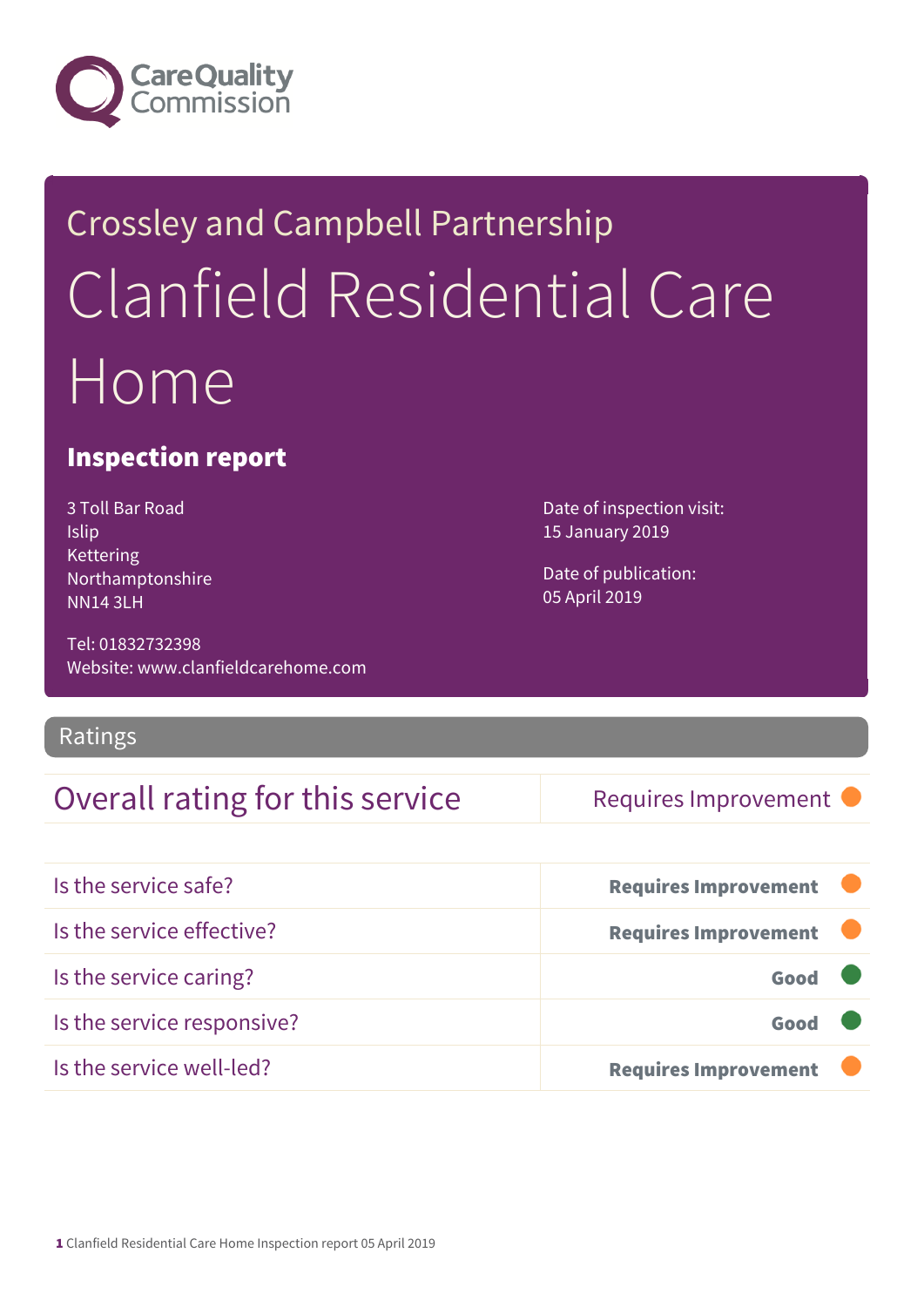## Summary of findings

#### Overall summary

About the service: Clanfield Residential Care Home accommodates and cares for up to 30 older people with a range of mainly age-related dependencies, including people with dementia care needs.

People's experience of using this service:

●Risks to people were identified but there were not always detailed risk management plans in place.

●People were supported to have maximum choice and control of their lives and staff supported them in the least restrictive way possible; the policies and systems in place support this practice. However, when people did lack capacity it was not always clear which decisions they were able to make for themselves.

●People received safe care. Staff had been provided with safeguarding training to enable them to recognise signs and symptoms of abuse and how to report them. Staffing numbers were sufficient to keep people safe and the registered provider followed thorough recruitment procedures to ensure staff employed were suitable for their role.

●There was a risk of people receiving unsafe care as records to support staff in the delivery of care were not properly maintained.

●People's medicines were managed safely and in line with best practice guidelines. Accidents and incidents were analysed for lessons learnt and these were shared with the staff team to reduce further reoccurrence.

●People's needs and choices were assessed and their care provided in line with their preferences. Staff received an induction process when they first commenced work at the service and received on-going training to ensure they could provide care based on current practice when supporting people.

●People received enough to eat and drink and were supported to use and access a variety of other services and social care professionals. People were supported to access health appointments when required, including opticians and doctors, to make sure they received continuing healthcare to meet their needs.

●People received care from staff who were kind and caring. People were supported to make decisions about how their care and their privacy and dignity were protected and promoted. Staff had developed positive relationships with people and had a good understanding of their needs and preferences.

●People's needs were assessed and planned for with the involvement of the person and or their relative where required. Staff promoted and respected people's cultural diversity and lifestyle choices. Care plans were personalised and provided staff with guidance about how to support people and respect their wishes.

●People and staff were encouraged to provide feedback about the service and it was used to drive improvement. Staff felt well-supported and received supervision that gave them an opportunity to share ideas, and exchange information.

At this inspection, we found the service to be in breach of one regulation of the Health and Social Care Act 2008 (Regulated activities) Regulations 2014. The action we have taken is detailed at the end of this report

Further information is in the detailed findings below.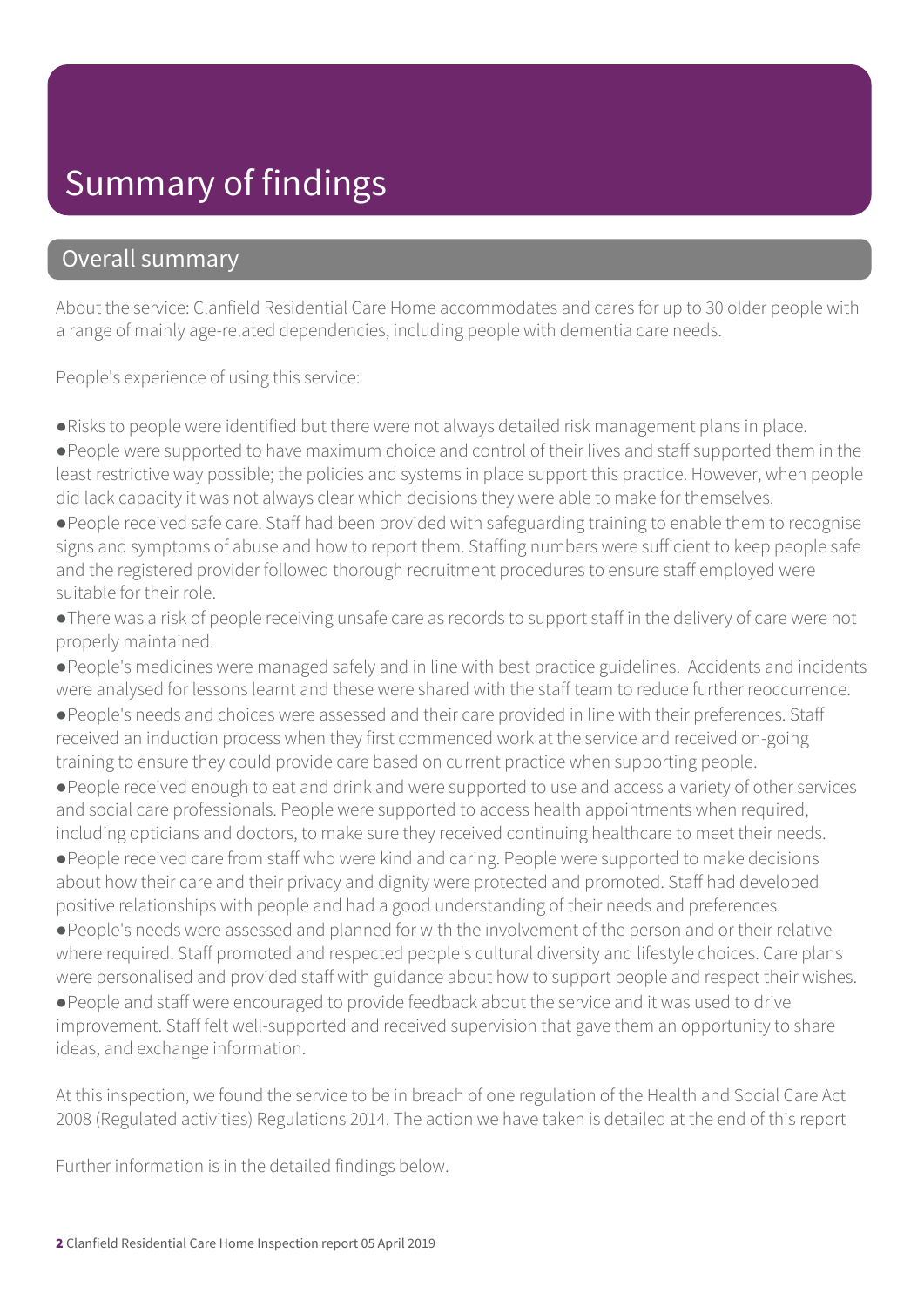Rating at last inspection

●This was the first inspection of this service.

Why we inspected

●This was a scheduled inspection.

Follow up: We will continue to monitor the service through the information we receive until we return to visit as per our re-inspection programme. If any concerning information is received we may inspect sooner.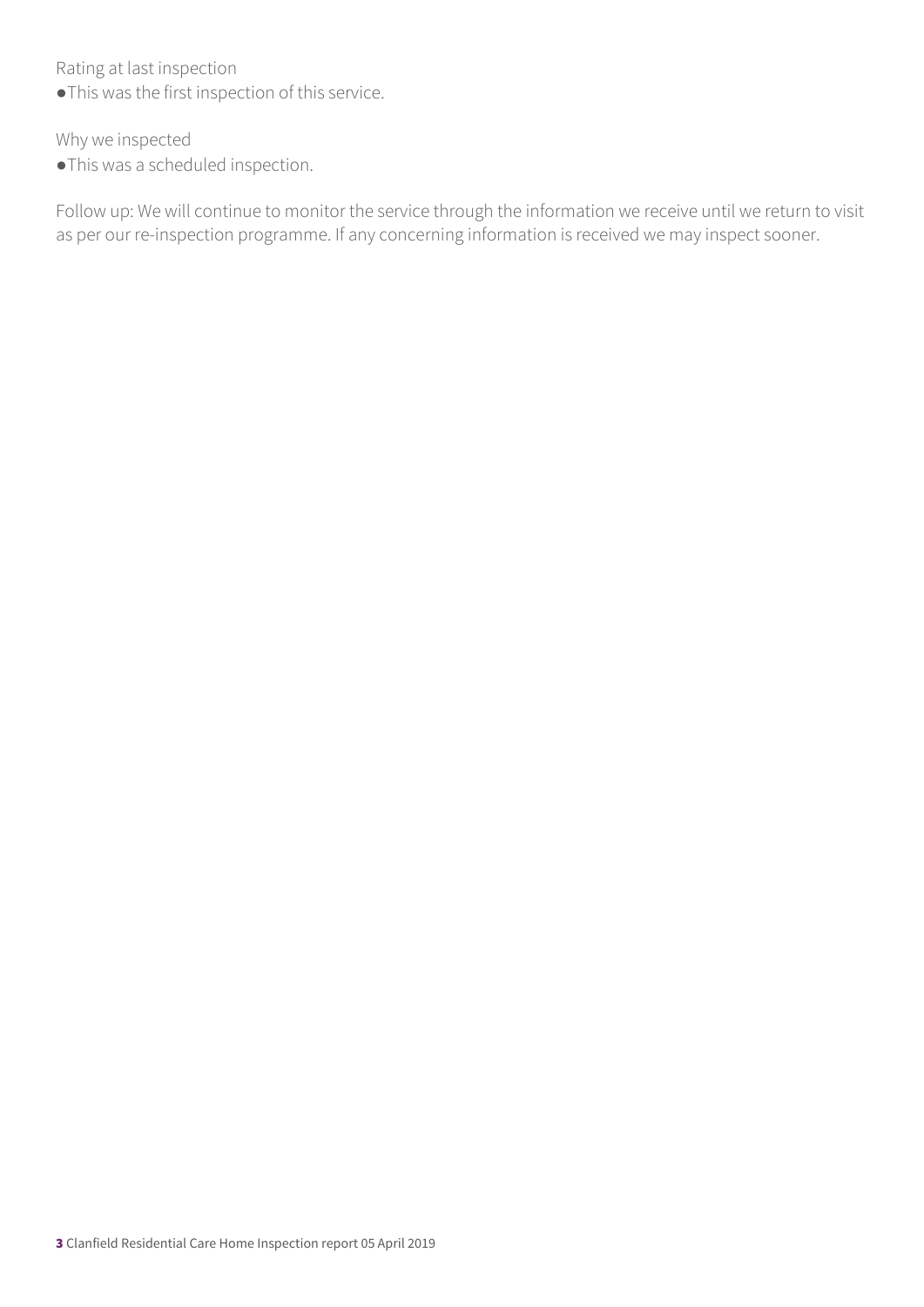#### The five questions we ask about services and what we found

We always ask the following five questions of services.

| Is the service safe?                         | <b>Requires Improvement</b> |
|----------------------------------------------|-----------------------------|
| The service was not always safe.             |                             |
| Details are in our Safe findings below.      |                             |
| Is the service effective?                    | <b>Requires Improvement</b> |
| The service was not always effective.        |                             |
| Details are in our Effective findings below. |                             |
| Is the service caring?                       | Good                        |
| The service was caring.                      |                             |
| Details are in our Caring findings below.    |                             |
| Is the service responsive?                   | Good                        |
| The service was responsive.                  |                             |
| Details are in our Responsive findings below |                             |
| Is the service well-led?                     | <b>Requires Improvement</b> |
| The service was not always well-led.         |                             |
| Details are in our Well-led findings below.  |                             |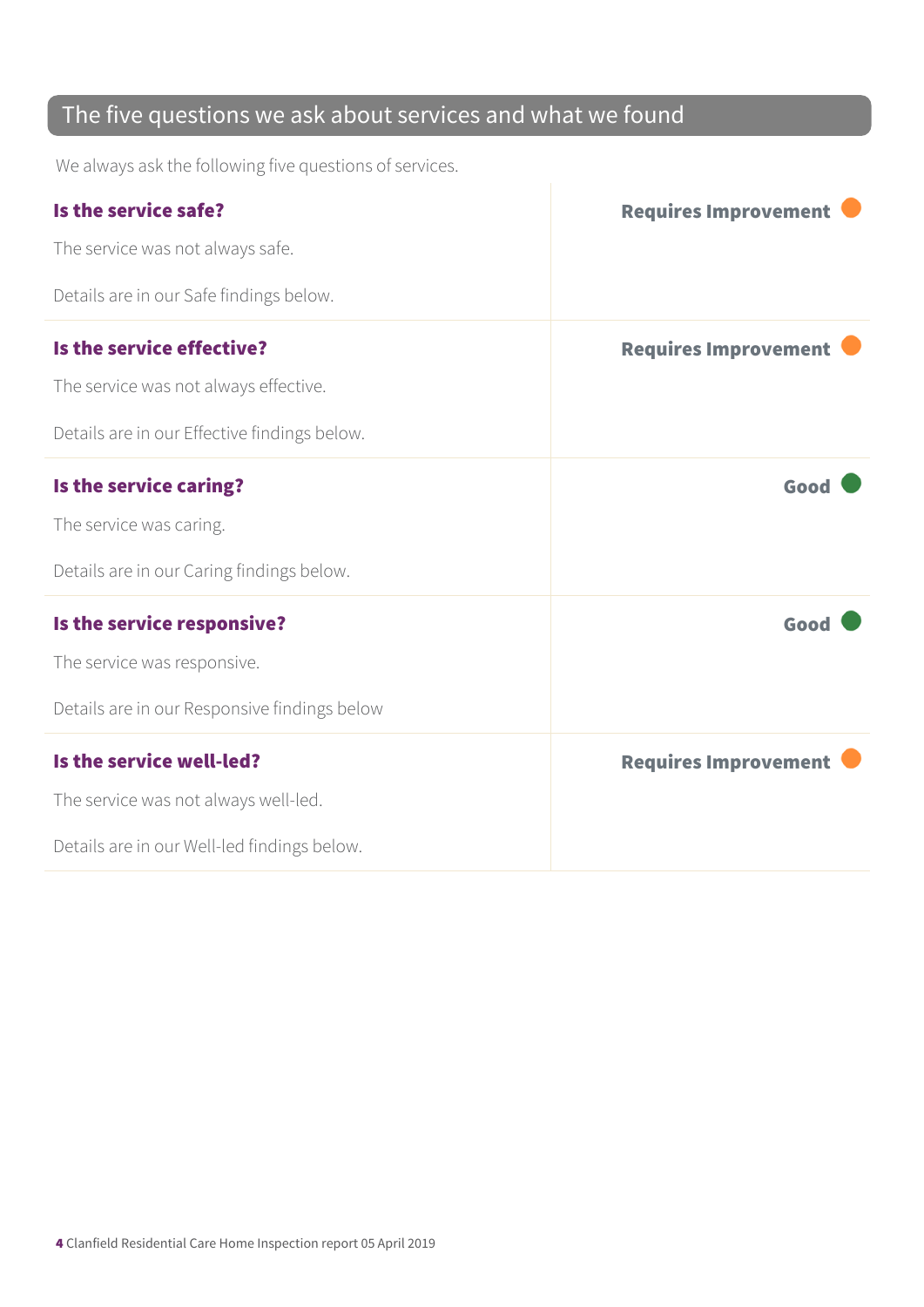

# Clanfield Residential Care Home

Detailed findings

## Background to this inspection

#### The inspection:

We carried out this inspection under Section 60 of the Health and Social Care Act 2008 as part of our regulatory functions. This inspection checked whether the provider is meeting the legal requirements and regulations associated with the Health and Social Care Act 2008, to look at the overall quality of the service, and to provide a rating for the service under the Care Act 2014.

#### Inspection team:

The inspection was carried out by two inspectors and an expert by experience. An expert by experience is a person who has personal experience of using or caring for someone who uses this type of care service. Their area of expertise was as a family carer of people who use regulated services.

#### Service and service type:

Clanfield is a 'care home'. People in care homes receive accommodation and nursing or personal care as a single package under one contractual agreement. CQC regulates both the premises and the care provided, and both were looked at during this inspection. The service accommodates up to 30 people in one building. At the time of our inspection, 28 people were living in the service.

The service had a manager registered with the Care Quality Commission. This means that they and the provider are legally responsible for how the service is run and for the quality and safety of the care provided.

#### Notice of inspection:

This inspection was unannounced. The inspection site visit activity took place on 15 January 2019.

#### What we did:

Before the inspection, the provider completed a Provider Information Return (PIR). This is a form that asks the provider to give some key information about the service, what the service does well and improvements they plan to make. The provider returned the PIR and we took this into account when we made judgements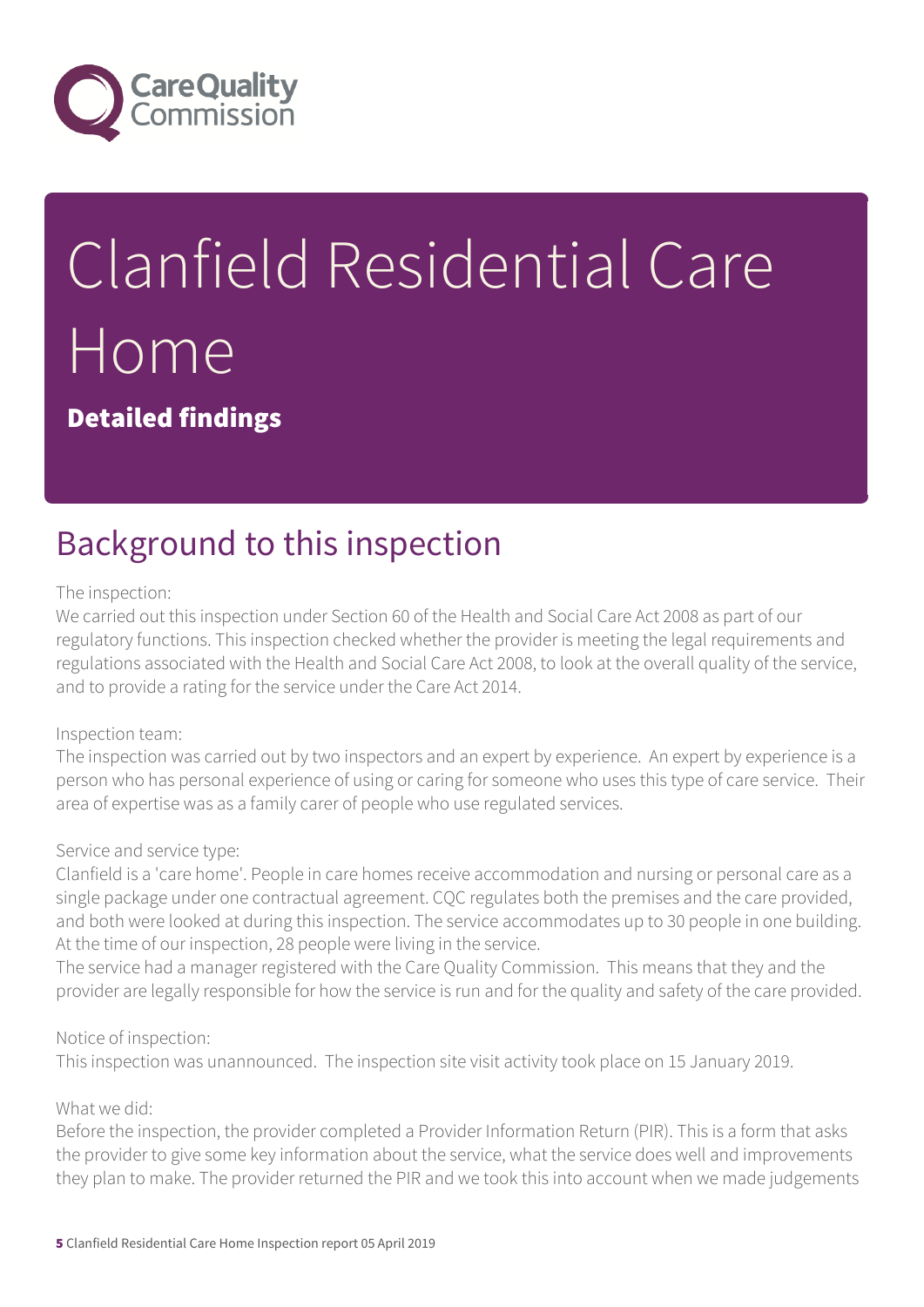in this report. We reviewed other information that we held about the service such as notifications. These are events that happen in the service that the provider is required to tell us about. We also considered information from the Local Authority and the Food Standards Agency.

During the inspection, we spoke with six people who used the service and three relatives. We observed a meal time and a staff handover. We had discussions with six staff members including the deputy manager, care staff and the cook. We also spoke with the registered manager and provider.

We looked at the care records of four people who used the service to see whether they reflected the care that was required. We also looked at four staff recruitment files and records relating to the management and quality assurance of the service.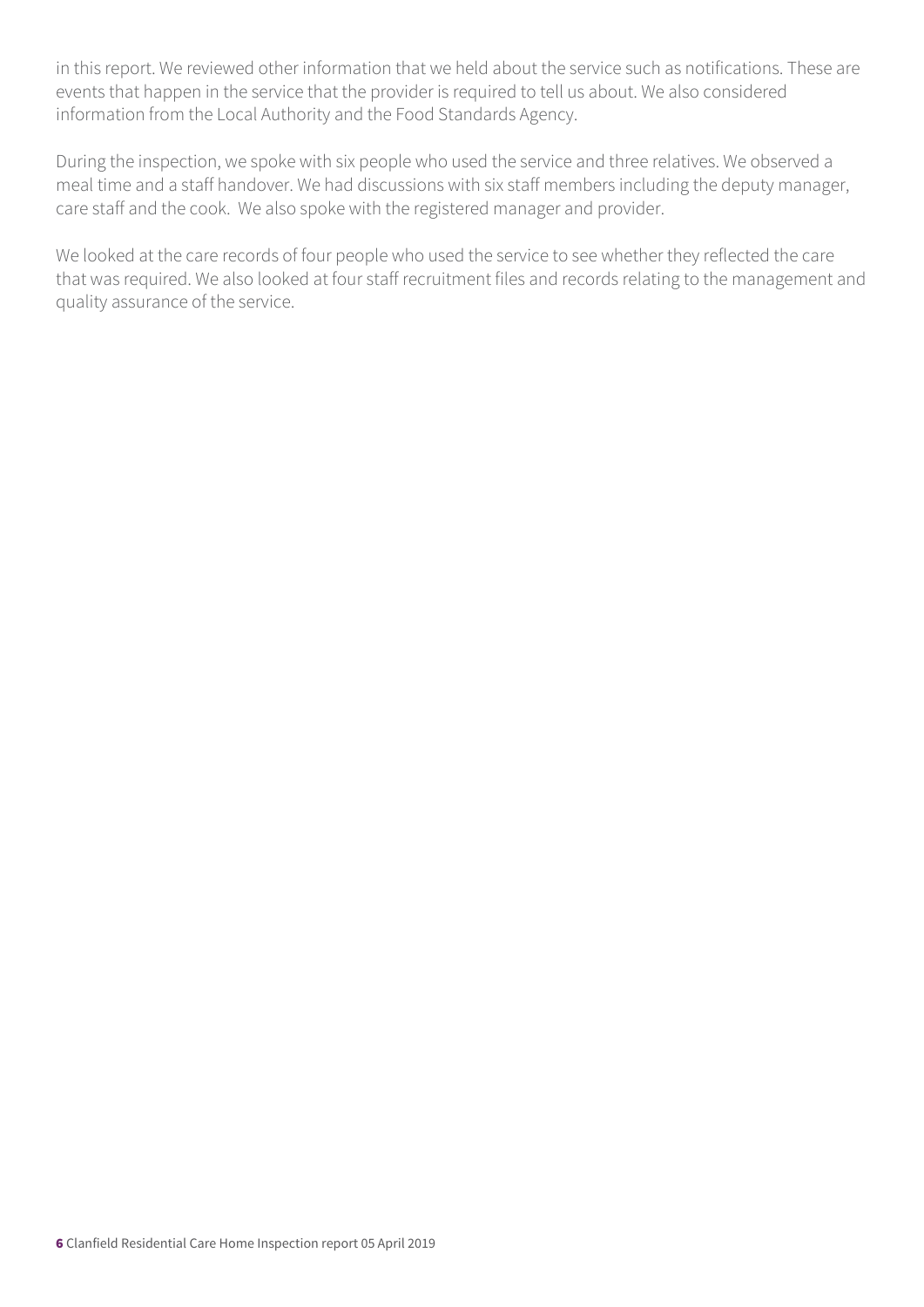### Is the service safe?

## Our findings

Safe – this means we looked for evidence that people were protected from abuse and avoidable harm:

Requires Improvement: Some aspects of the service were not always safe and there was limited assurance about safety. There was an increased risk that people could be harmed.

Systems and processes to safeguard people from the risk of abuse:

- ●People could not always be assured that they were being cared for safely. When people had displayed behaviours which had put themselves and others' at risk, records had not been adequately completed to inform staff about what actions or interventions were needed. We saw that following several incidents with an individual there was incomplete records as to the interventions and actions taken which would help the staff should a similar incident occur.
- ●The provider had recognised the areas where they need to improve and were in the process of developing new systems and processes to ensure that people were kept safe.
- People told us they felt safe living at the service and with the staff supporting them. One person said, 'I am happy here.' Relatives felt people were safe. One relative said, 'Before [person] came here they had lots of falls at home, it's so much better now.'
- Staff told us they had completed appropriate and effective training in relation to safeguarding and they understood the systems in place to raise any concerns they may have. One member of staff told us, 'I would be happy to raise any concerns but I've never had to.'
- ●There were notices displayed around the service regarding safeguarding people and how to report abuse.

Assessing risk, safety monitoring and management:

- People had individual risk assessments to enable them to be as independent as possible whilst keeping safe. For example, moving and handling, nutrition, tissue viability and falls. However, these lacked detailed instructions to staff as to how to manage the risks identified.
- Personal Emergency Evacuation Plans were in place and clearly identified what support people would need in the event of a fire. The fire risk assessment was up to date.

Staffing levels:

- People told us staff were busy, however they could still meet people's assessed needs in a timely manner.
- Staff said they felt there were enough staff to meet people's needs safely and didn't feel rushed or under pressure. We observed sufficient numbers of staff on shift to support people safely.
- ●The provider was proactive in training staff for dual roles for example, the kitchen assistant had also completed training in moving and handling so they could assist people if required.
- Safe recruitment practices were followed. Records showed that Disclosure and Barring Service (DBS) checks and references were obtained before new staff started their probationary period. These checks help employers to make safer recruitment decisions and prevent unsuitable staff being employed.

Using medicines safely: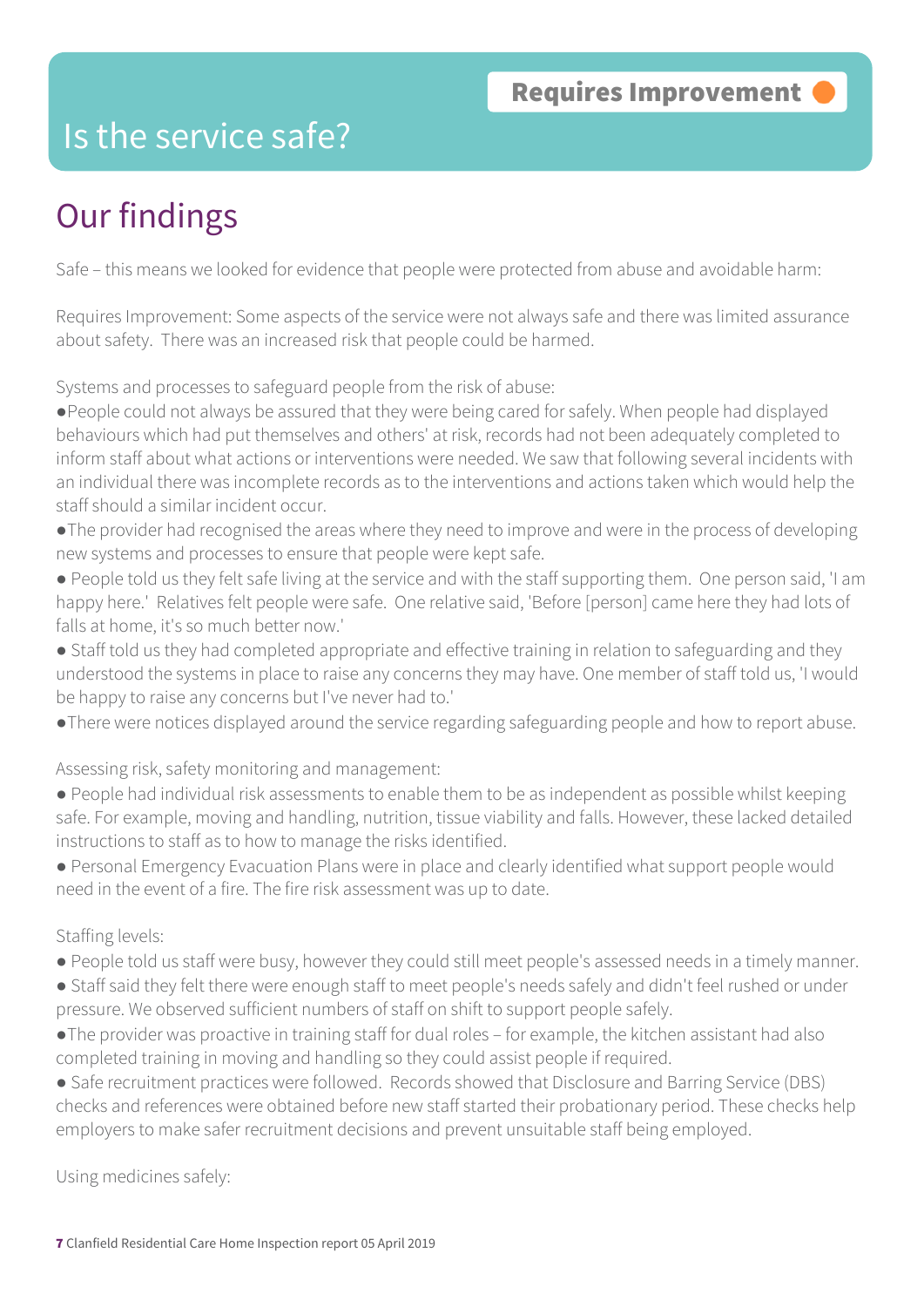- ●Medicines were stored appropriately with provisions to monitor and maintain the correct temperature.
- People received their medicines as prescribed and people told us they received their medicine on time.
- ●Staff told us they had received training in the safe handling and administration of medicines; and their competencies were regularly assessed. We saw records which confirmed this.
- ●Staff and management told us they knew what to do if a medicine error occurred.

Preventing and controlling infection:

- People were protected against the spread of infection. People told us the home and their bedrooms were clean and tidy.
- Staff had completed training in infection control. They followed good infection control practices and used personal protective equipment (PPE) to help prevent the spread of healthcare related infections.
- Information about how to prevent the spread of infection such as effective hand washing was available in the service and we noted the service was clean, hygienic and free from unpleasant odours.

#### Learning lessons when things go wrong:

●Incidents and accidents were reviewed to identify any learning which may help to prevent a reoccurrence. The registered manager responded appropriately when things went wrong and used any incident as a learning opportunity. For example, the service had installed a stair lift after it was assessed that some residents were unable to use the stairs safely.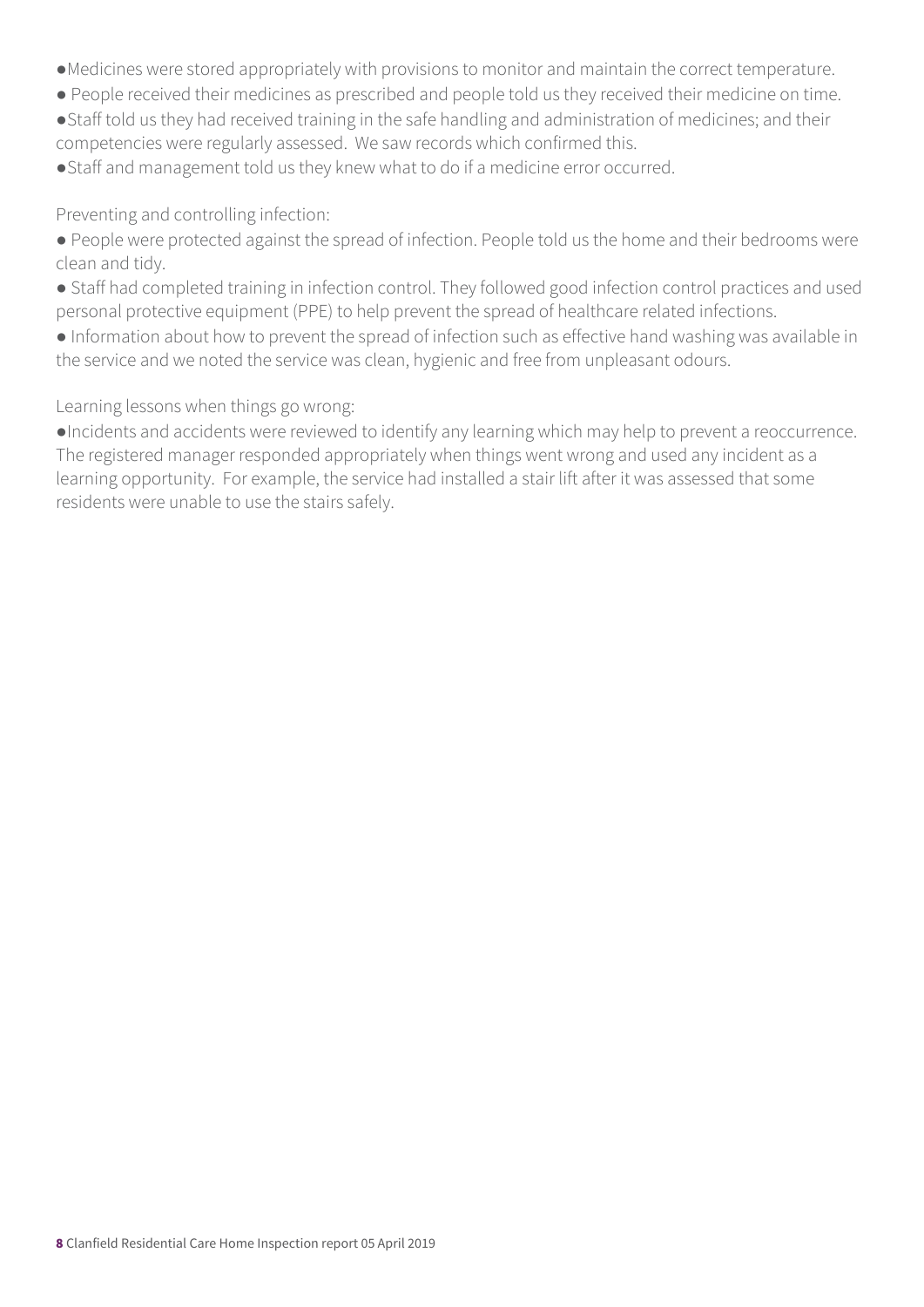#### Is the service effective?

## Our findings

Effective – this means we looked for evidence that people's care, treatment and support achieved good outcomes and promoted a good quality of life, based on best available evidence:

Requires improvement: The effectiveness of people's care, treatment and support did not always achieve good outcomes or was inconsistent.

Ensuring consent to care and treatment in line with law and guidance:

• The Mental Capacity Act 2005 (MCA) provides a legal framework for making particular decisions on behalf of people who may lack the mental capacity to do so for themselves. The Act requires that, as far as possible, people make their own decisions and are helped to do so when needed. When they lack mental capacity to take particular decisions, any made on their behalf must be in their best interests and as least restrictive as possible. People can only be deprived of their liberty to receive care and treatment when this is in their best interests and legally authorised under the MCA. The application procedures for this in care homes and some hospitals are called the Deprivation of Liberty Safeguards (DoLS).

●We checked whether the service was working within the principles of the MCA. We found that people were consulted about their care and given choices as to how they wished their care to be delivered, however this was not consistent. Some people's records showed that decisions had been made on their behalf without consultation. Records showed that decisions had been made to withhold information from people about their care without a properly recorded rationale for this, for example, specifically not informing someone with capacity that they were eating a specialist diet.

●Assessments had been undertaken to assess people's mental capacity, however, it was unclear as to which specific decisions the person may lack capacity to make.

●Staff were supporting people in ways which were in their best interests but the appropriate paperwork was not in place to support this, for example, DoLS applications had not been completed.

The provider has failed to lawfully obtain consent. This is a breach of Regulation 11of the Health and Social Care Act 2008 (Regulated Activities) Regulations 2014.

Adapting service, design, decoration to meet people's needs:

- An area of the main conservatory was used as additional office space by staff. We spoke with the provider who told us they planned to convert an outbuilding to provide extra offices and training rooms. This will allow people to have full use of living areas in the service.
- We saw that people had personal possessions in their rooms such as photographs, ornaments and their own furniture. Other areas in the home lacked personalisation and were not specifically dementia friendly. We recommend that the service seeks advice and guidance from a reputable source in relation to the specialist needs of people living with dementia.

Assessing people's needs and choices; delivering care in line with standards, guidance and the law:

● The provider's PIR told us that people had an assessment of their needs completed before they went to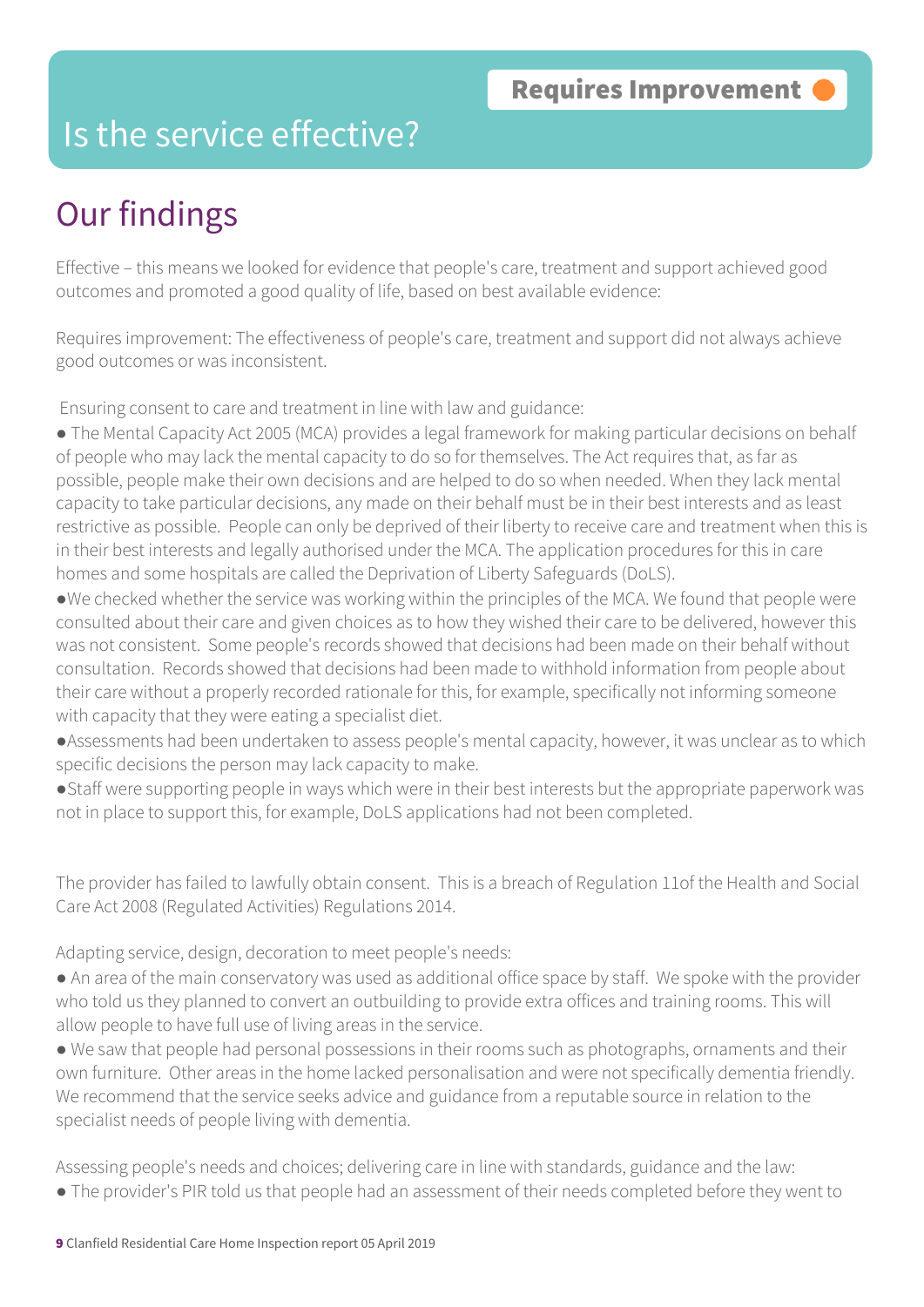live at the service. During our inspection we saw records that supported this and relatives confirmed they were involved in this process.

● People told us their cultural and life choices were promoted and protected, for example, being supported to regularly access religious services.

Staff support: induction, training, skills and experience:

●People were supported by staff that had the skills and knowledge to meet their needs.

● There was a thorough staff induction process. All staff who did not have a qualification in care completed the Care Certificate. The Care Certificate is an agreed set of standards that sets out the knowledge, skills and behaviours expected of staff in the health and social care sectors.

●Gaps in learning and development were identified and discussed at supervision and additional training was sought if required.

• Staff were satisfied with the training they received. Two staff were due to go on a training course to enable them to become 'dementia champions'.

● Staff told us they were well supported and received regular one to one supervision so they could discuss any issues of concern or share good practice. Staff told us the managers door is 'always open'.

Supporting people to eat and drink enough to maintain a balanced diet:

●People told us they were happy with the food provided. We were told 'it's brilliant, it really is good'. One person told us they had been awake in the middle of the night, and staff had made them a sandwich and a cup of tea, and that 'staff will get me something anytime'

● People's nutritional needs were assessed using a variety of tools such as weight charts and daily records. We saw this information in people's care plans and noted it was reviewed and updated monthly or when people's needs changed.

● Staff knew which people needed specific adjustments to their diets and the cook ensured they were able to enjoy a varied diet.

Supporting people to live healthier lives, access healthcare services and support; Staff working with other agencies to provide consistent, effective, timely care:

●Staff supported people in a timely manner with their healthcare needs. People told us that the doctor visits them at the home, or they go to the surgery. One relative told us, 'They [staff] are very good at looking after [person's] health, [person] had a problem with [condition], and they got straight onto it, I was quite impressed.'

●Health professionals visiting the home included the district nurse team, a podiatrist and an optician.

● A visiting healthcare professional told us, 'This is a good home.'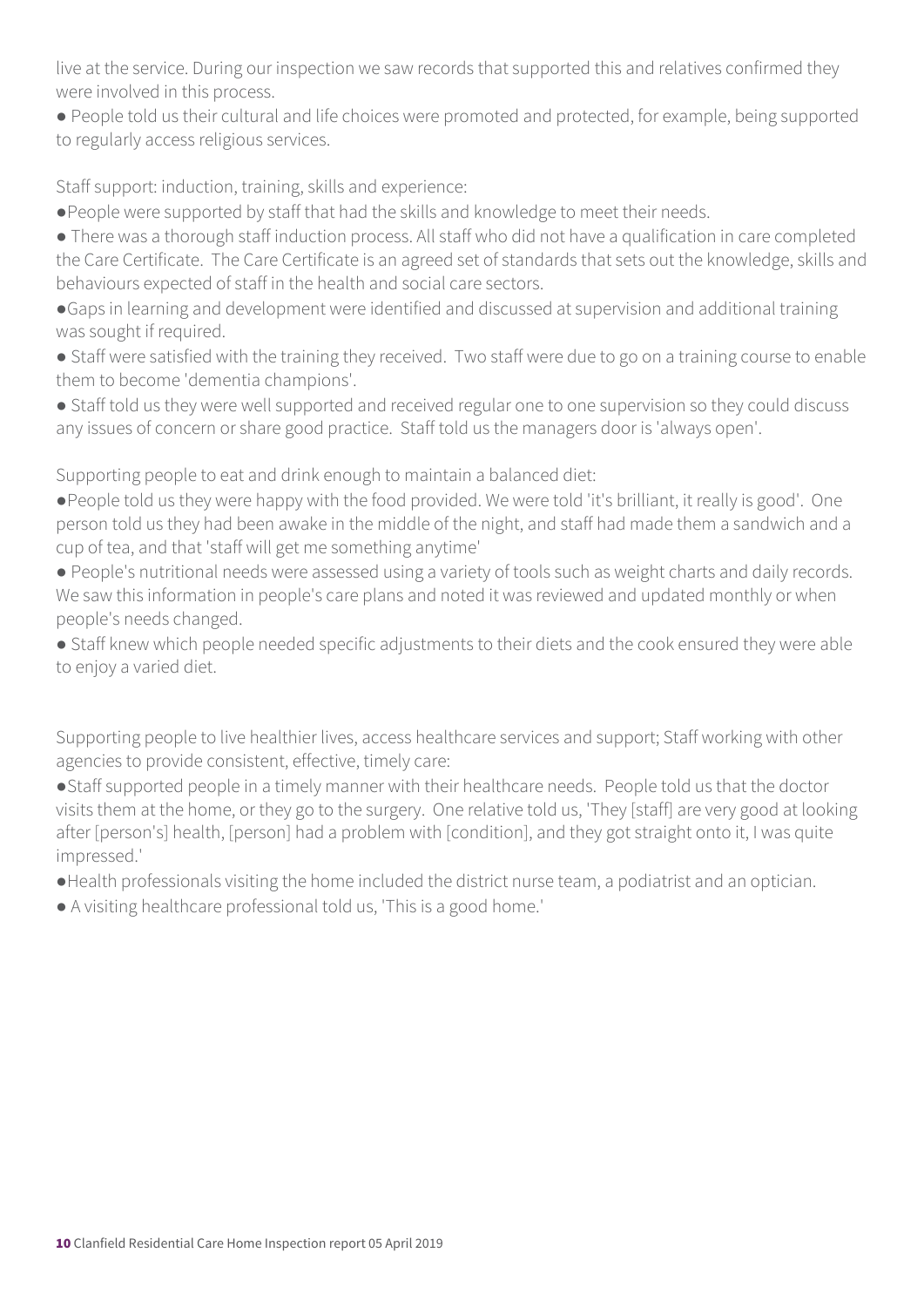#### Is the service caring?

## Our findings

Caring – this means we looked for evidence that the service involved people and treated them with compassion, kindness, dignity and respect:

Good: People were supported and treated with dignity and respect; and involved as partners in their care.

Ensuring people are well treated and supported:

- Staff were caring. When people required support to eat, we saw staff did this in a way that was kind and compassionate.
- ●One person said, 'The best thing about being here is being looked after, I never thought I would say that in the beginning, but it is a treat to be looked after.' A relative said, 'I would say its excellent, and I have seen a lot of care homes with different standards.' Another relative said. 'It's brilliant, they do care, and do look after them, I would recommend it here, and I have done.
- Relationships between staff and people were thoughtful and positive. The cook told us that they baked a fresh homemade cake for each resident's birthday, and this was presented in the dining room at a time of day when most people were present to sing happy birthday.
- ●We observed a staff handover and saw that staff spoke about people with fondness and knew about their individual needs.

Supporting people to express their views and be involved in making decisions about their care:

- People were involved in the recruitment of new staff and invited to meet applicants.
- Records showed people were involved in meetings and surveys to discuss their views and make decisions about the care provided. For example, following a vote, people now had a hot meal at lunchtime and a lighter evening meal.

Respecting and promoting people's privacy, dignity and independence:

- People told us staff respected their privacy and dignity.
- People told us their call bells were answered in a timely fashion. We were told, 'Yes they come very quickly, they are ever so good.'
- People had visitors at a time to suit them. One relative told us, 'What I like is there is no restriction, I can visit anytime, staff will meet and greet us and tell me how [person] is.'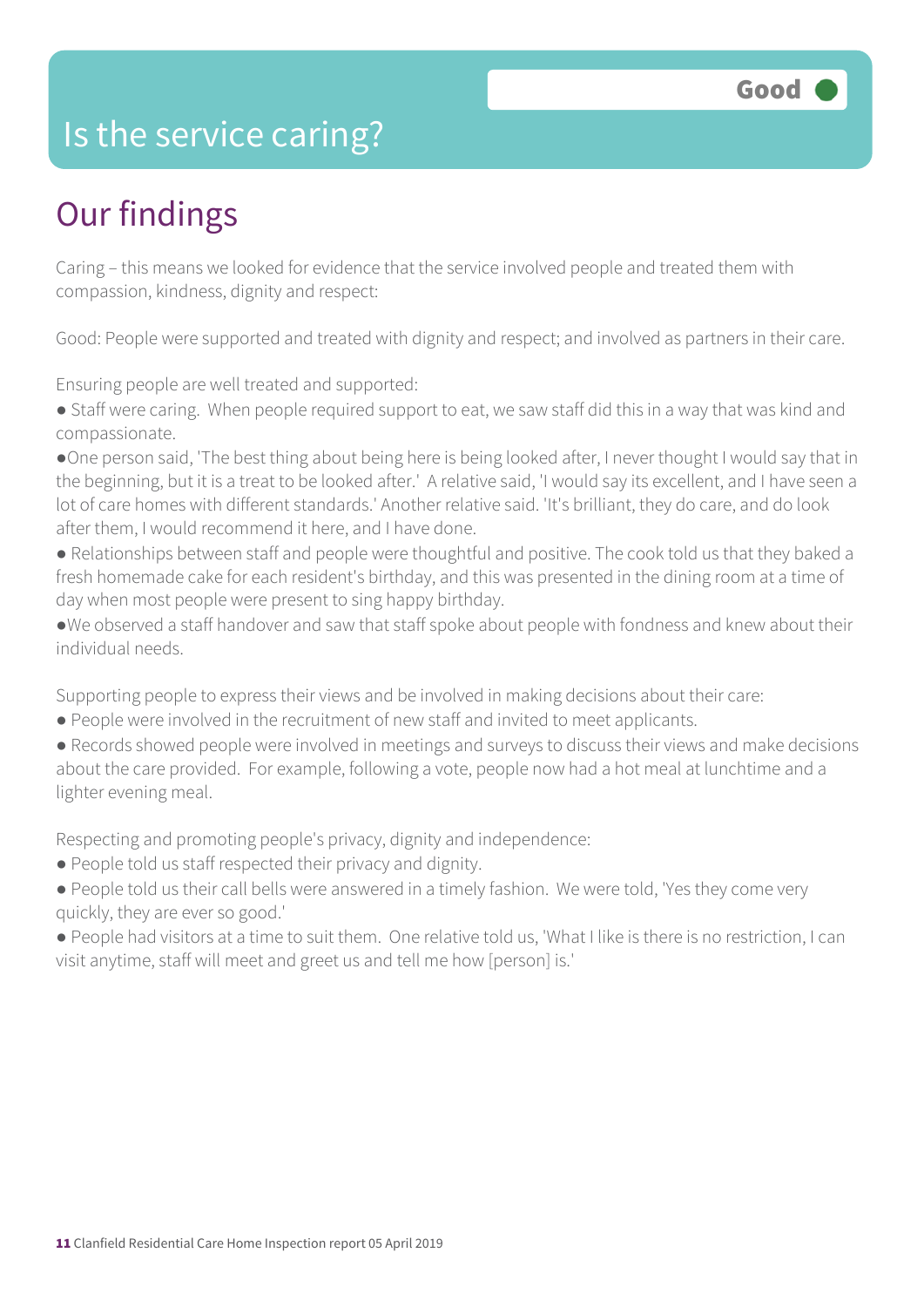## Is the service responsive?

## Our findings

Responsive – this means we looked for evidence that the service met people's needs:

Good: People's needs were met through good organisation and delivery.

Personalised care:

● As part of the pre-admission process, people and their relatives were involved to ensure staff had an insight into people's personal history, their individual preferences and interests.

● One relative told us staff showed an interest in what their family member used to do and talks to them about what they used to work as.

● Activities were varied and often involved people's families and members of the community. Events included a Haunted House theme for Halloween, a beekeeper's visit with opportunities to taste honey straight from the comb, and a Bonfire Party. A relative had commented ''Excellent food and [the] firework display was enjoyed by all. Thanks to all the staff – a credit to you.'' During a mediaeval themed event in the summer, the activities co-ordinator had researched the surnames of all residents and painted each a decorative shield which represented their family coat of arms.

Improving care quality in response to complaints or concerns:

- ●Complaints and action taken to address the concerns were recorded. For example, complaints had been made about people's missing clothes and action taken by the service included ordering better quality name tags so clothes could be more easily identified, and requesting that relatives label clothes before bringing them into the service.
- ●All residents and relatives said they felt able to raise a concern and information was displayed on noticeboards in the home on how to complain.
- People told us they were asked to provide feedback through meetings and surveys. We saw evidence to support this.

End of life care and support:

- At the time of the inspection, nobody was receiving end of life care. People had an End of Life care plan in place that recorded any wishes they may have and the service had a system in place to easily identify these.
- Staff had received end of life training. The provider worked well with external health professionals when people were at the end of their life. Medication to support people at the end of their life was already in place when this stage was imminent.
- ●The provider told us they made overnight accommodation available to relatives of people receiving end of life care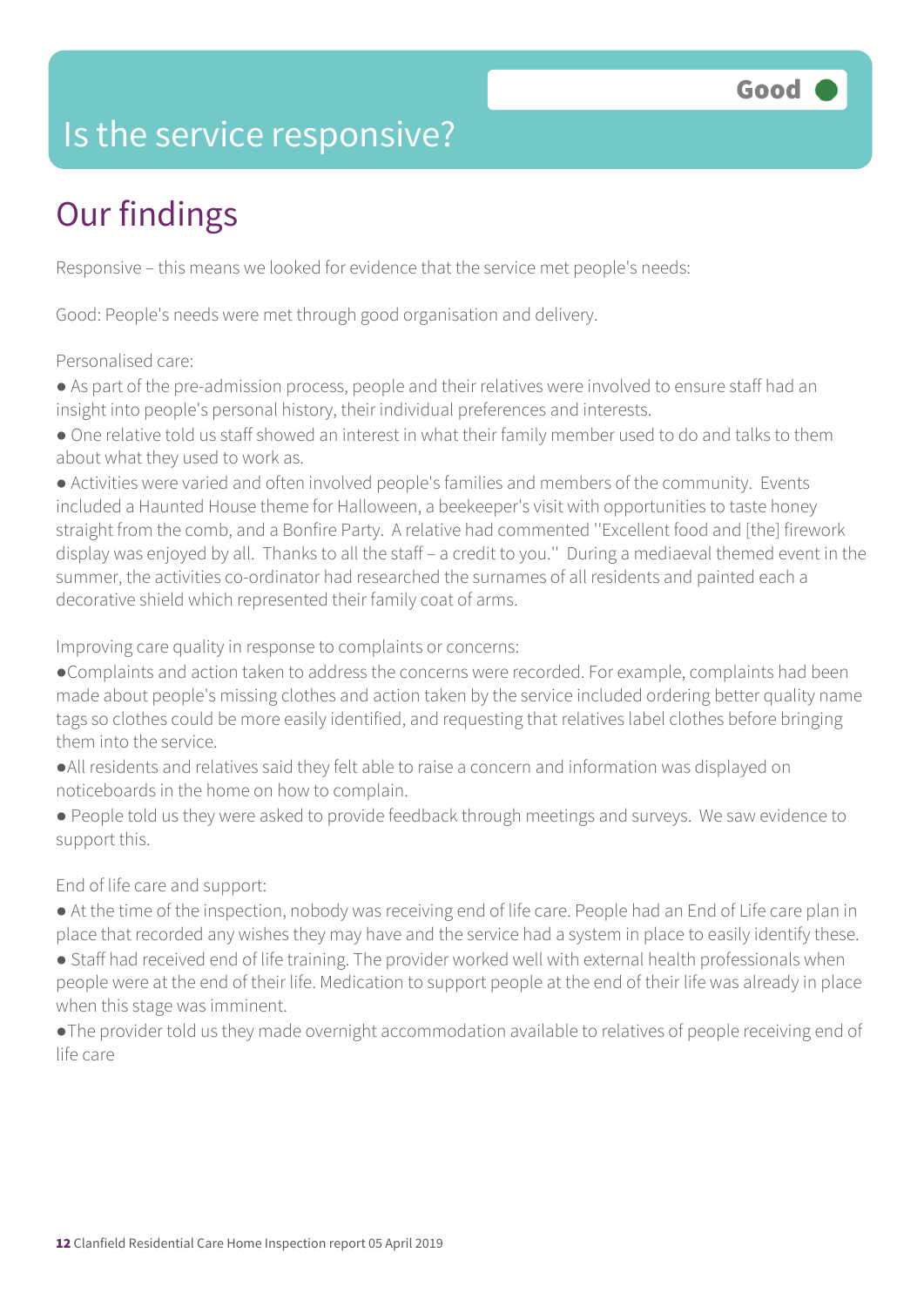#### Is the service well-led?

## Our findings

Well-Led – this means we looked for evidence that service leadership, management and governance assured high-quality, person-centred care; supported learning and innovation; and promoted an open, fair culture:

Requires improvement: Service management and leadership was inconsistent. Leaders and the culture they created did not always support the delivery of high-quality, person-centred care or they did not have the systems in place to assure themselves that care was being delivered in this way.

Managers and staff being clear about their roles, and understanding quality performance, risks and regulatory requirements:

- The systems in place to audit and monitor the quality of care were not always effective. For example, records relating to the management of behaviour that challenged had not always been completed correctly which meant people were left at potential risk of harm. Best interest decisions had not always been recorded.
- Notifications had not always been submitted as required. The provider has a duty to notify the CQC of certain events within the service, this includes any incident which may put people at risk.
- ●Staff were comfortable about raising concerns and knew how to escalate concerns either to the local authority or the CQC if they thought they were not listened to or their concerns acted upon.

Planning and promoting person-centred, high-quality care and support with openness; and how the provider understands and acts on duty of candour responsibility:

- ●The service was open and honest and promoted a positive culture throughout.
- People told us they knew who the management team were and that staff and managers made time to speak with people.
- Staff were supported and said they had opportunities to speak with the registered manager whenever they needed to. They achieved this through staff meetings and one to one supervision sessions.
- ●Staff felt they were well trained and were committed to the care of the people they supported. One said, 'You have to get to know people to give good care.'
- Staff said when they had issues they could raise them and were listened to.

Engaging and involving people using the service, the public and staff:

- ●People are encouraged to be involved in their care by taking part in surveys and meetings.
- In a recent survey of people living at the service, 75% of residents who responded rated their care as excellent, and the remaining 25% said it was good.

● The provider had forged good links for the benefit of the service within the local community such as work experience students from local schools and key organisations including Marie Curie. Discussions had taken place about the use of volunteers to increase the level of activities provided in the home and in the community. This was a piece of work the provider was focussing on in the next few months.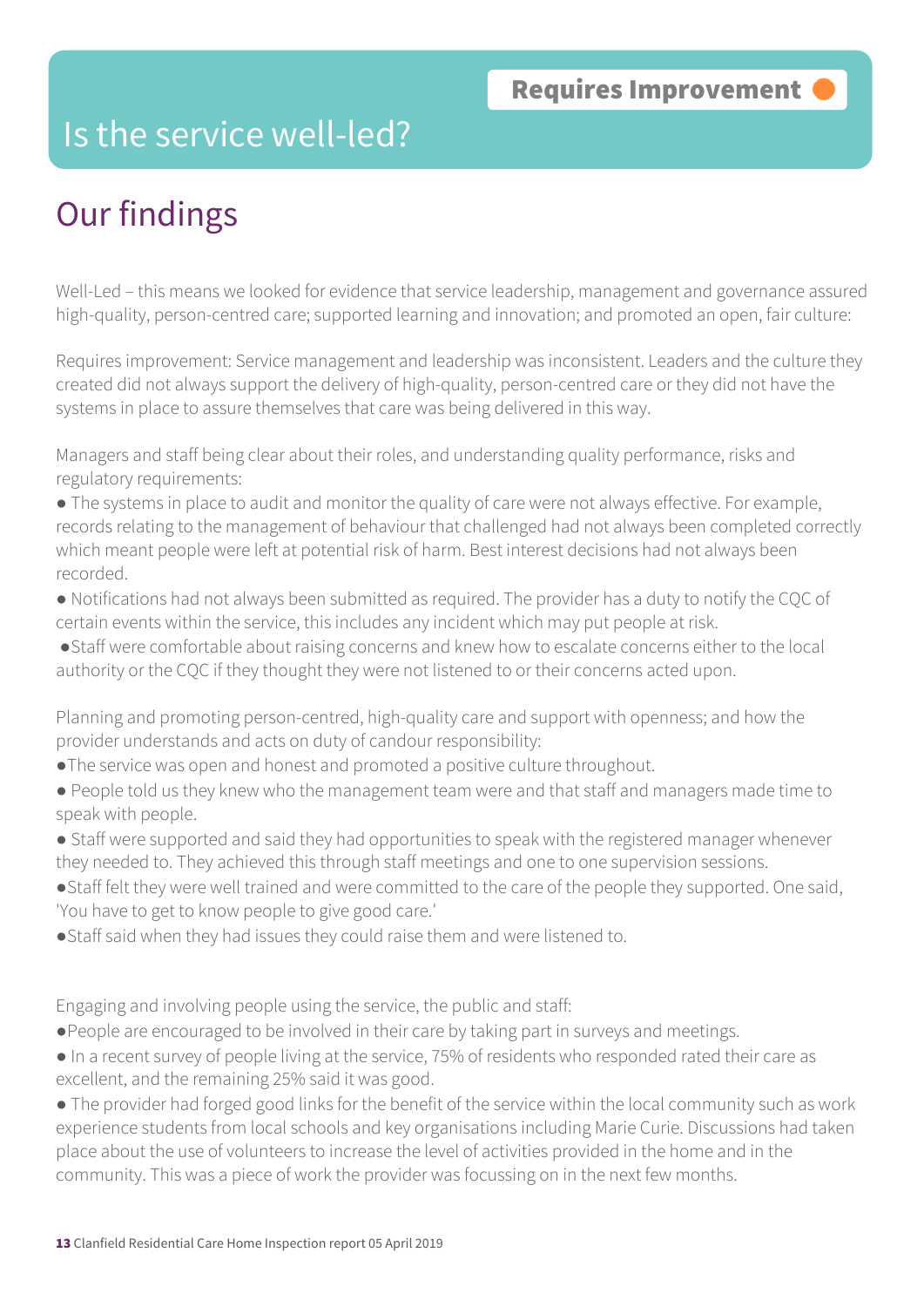Continuous learning and improving care:

- Information from complaints, feedback, care plan reviews and accidents and incidents was used to inform changes and improvements to the quality of care people received.
- The registered manager demonstrated an open and positive approach to learning and development and ensured staff had access to the training they needed. When we inspected, the management team were booked on an MCA training course the following week.